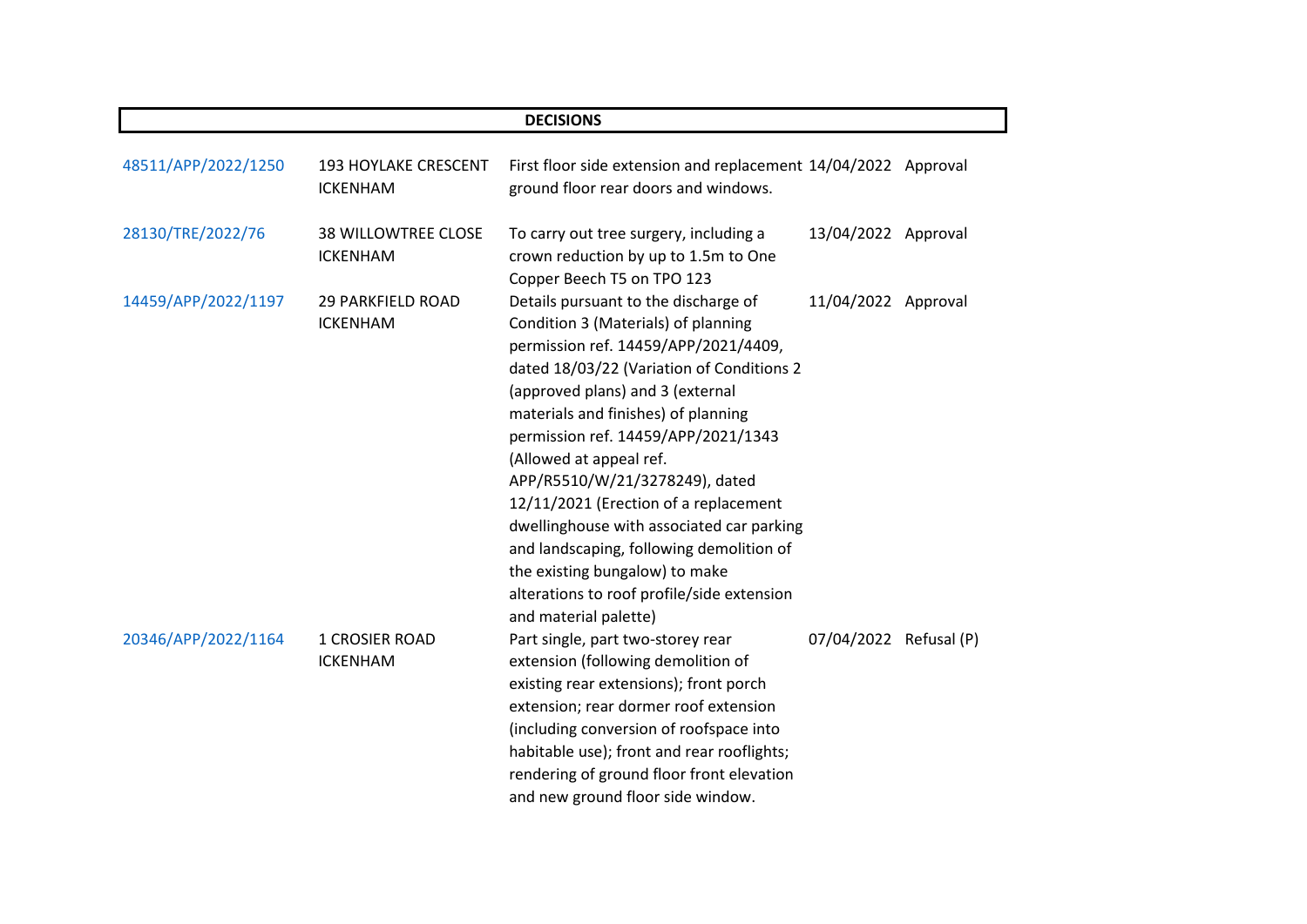| 74727/APP/2022/1156 | <b>22 MILTON COURT</b><br><b>ICKENHAM UB10 8ND</b>                       | Single storey rear extension and front<br>dormer roof extension (following<br>demolition of existing front dormer).                                                                                                                                                                          | 07/04/2022 Approval |  |
|---------------------|--------------------------------------------------------------------------|----------------------------------------------------------------------------------------------------------------------------------------------------------------------------------------------------------------------------------------------------------------------------------------------|---------------------|--|
| 77185/APP/2022/1069 | 7 SILVERBIRCH CLOSE<br>ICKENHAM UB10 8A                                  | Erection of single storey rear extension<br>and insertion of new ground floor side<br>window to property (Application for a<br>Certificate of Lawful Development for a<br>Proposed Development)                                                                                              | 31/03/2022 Approval |  |
| 33915/APP/2022/1055 | <b>57 THORNHILL ROAD</b><br><b>ICKENHAM</b>                              | Conversion of garage to habitable use.<br>Erection of 2 no. single storey rear<br>extensions, porch infill, first floor rear /<br>side extension. Demolition of existing<br>conservatory. Conversion of roof space to<br>habitable use to include 2 no. rear<br>dormers and 5 no rooflights. | 29/03/2022 Approval |  |
| 39401/APP/2022/1031 | <b>6 HOYLAKE CRESCENT</b><br><b>ICKENHAM</b>                             | Erection of a first floor side extension                                                                                                                                                                                                                                                     | 28/03/2022 Approval |  |
| 68470/APP/2022/1042 | <b>46 SUSSEX ROAD</b><br><b>ICKENHAM UB10 8PN</b>                        | Conversion of roof space to habitable use 28/03/2022 Approval<br>to include a rear dormer with Juliet<br>balcony, 3 front roof lights and<br>conversion of roof from hip to gable end<br>(Application for a Certificate of Lawful<br>Development for a Proposed<br>Development)              |                     |  |
| 68470/APP/2022/1043 | <b>46 SUSSEX ROAD</b><br>ICKENHAM UB10 8PN                               | Erection of outbuilding to rear garden to<br>be used as a gym, following demolition of<br>existing shed (Application for a Certificate<br>of Lawful Development for a Proposed<br>Development)                                                                                               | 28/03/2022 Approval |  |
| 72178/TRE/2022/61   | <b>12 HEYTHROP DRIVE</b><br><b>ICKENHAM MIDDLESEX</b><br><b>UB10 8DT</b> | To fell and replace One Oak T32 on TPO<br>389                                                                                                                                                                                                                                                | 23/03/2022 Approval |  |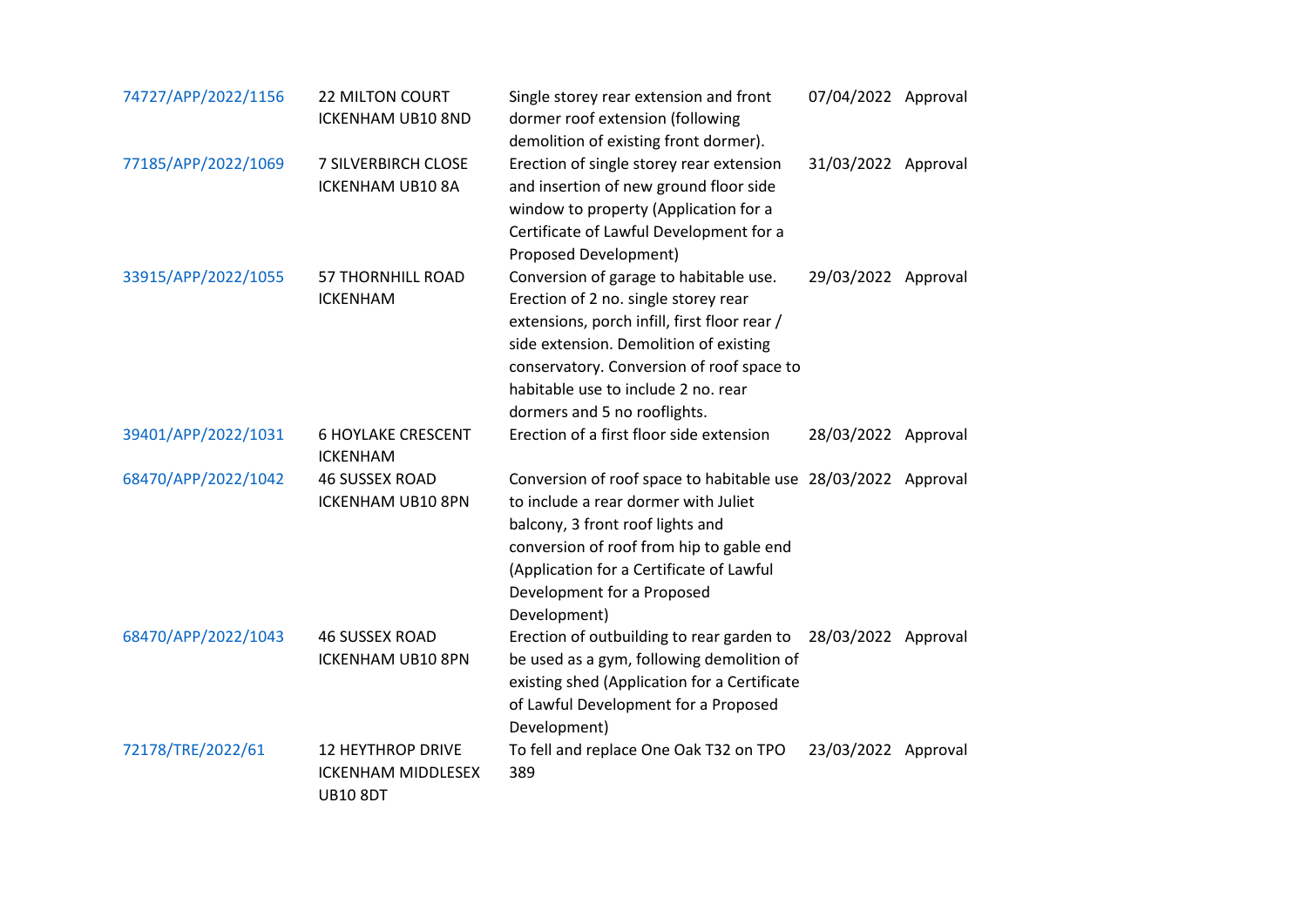| 11824/APP/2022/977 | 139A SWAKELEYS ROAD<br><b>ICKENHAM</b>         | Erection of outbuilding to rear garden                                                                                                                                                                                                                                                                                         | 22/03/2022 Approval |     |
|--------------------|------------------------------------------------|--------------------------------------------------------------------------------------------------------------------------------------------------------------------------------------------------------------------------------------------------------------------------------------------------------------------------------|---------------------|-----|
| 4000/APP/2022/980  | 252 SWAKELEYS ROAD<br><b>ICKENHAM</b>          | Erection of a single storey extension to<br>the rear                                                                                                                                                                                                                                                                           | 22/03/2022 Approval |     |
| 77156/APP/2022/948 |                                                | 97 LONG LANE ICKENHAM Conversion of roof space to habitable use 22/03/2022 Withdrawn<br>to include a rear dormer with 3 front roof<br>lights, conversion of roof from hip to<br>gable end and installation of side soil vent<br>pipe (Application for a Certificate of<br>Lawful Development for a Proposed<br>Development)    |                     | (P) |
| 38472/APP/2022/928 | <b>185 HOYLAKE CRESCENT</b><br><b>ICKENHAM</b> | Front porch extension, single storey<br>side/rear extension and replacement<br>garage door with window (including<br>conversion into habitable space).                                                                                                                                                                         | 21/03/2022 Approval |     |
| 38472/APP/2022/929 | <b>185 HOYLAKE CRESCENT</b><br><b>ICKENHAM</b> | Conversion of roof space to habitable use 21/03/2022 Approval<br>to include a rear dormer roof extension<br>with juliette balcony, 3 front roof lights<br>and conversion of roof from hip to gable<br>end with new gable end window<br>(Application for a Certificate of Lawful<br>Development for a Proposed<br>Development). |                     |     |
| 7810/APP/2022/938  | 13 BRIDGE WAY<br><b>ICKENHAM</b>               | Retrospective application for the<br>retention of outbuilding to rear of garden                                                                                                                                                                                                                                                | 21/03/2022 Approval |     |
| 9483/APP/2022/923  | 12 THE DRIVE ICKENHAM                          | Conversion of roofspace to habitable use 21/03/2022 Refusal (P)<br>including change of roof, raising of roof<br>ridge height and installation of two roof<br>lights, erection of a front extension, and<br>single storey rear extension, conversion<br>of garage to habitable use and<br>fenestration changes.                 |                     |     |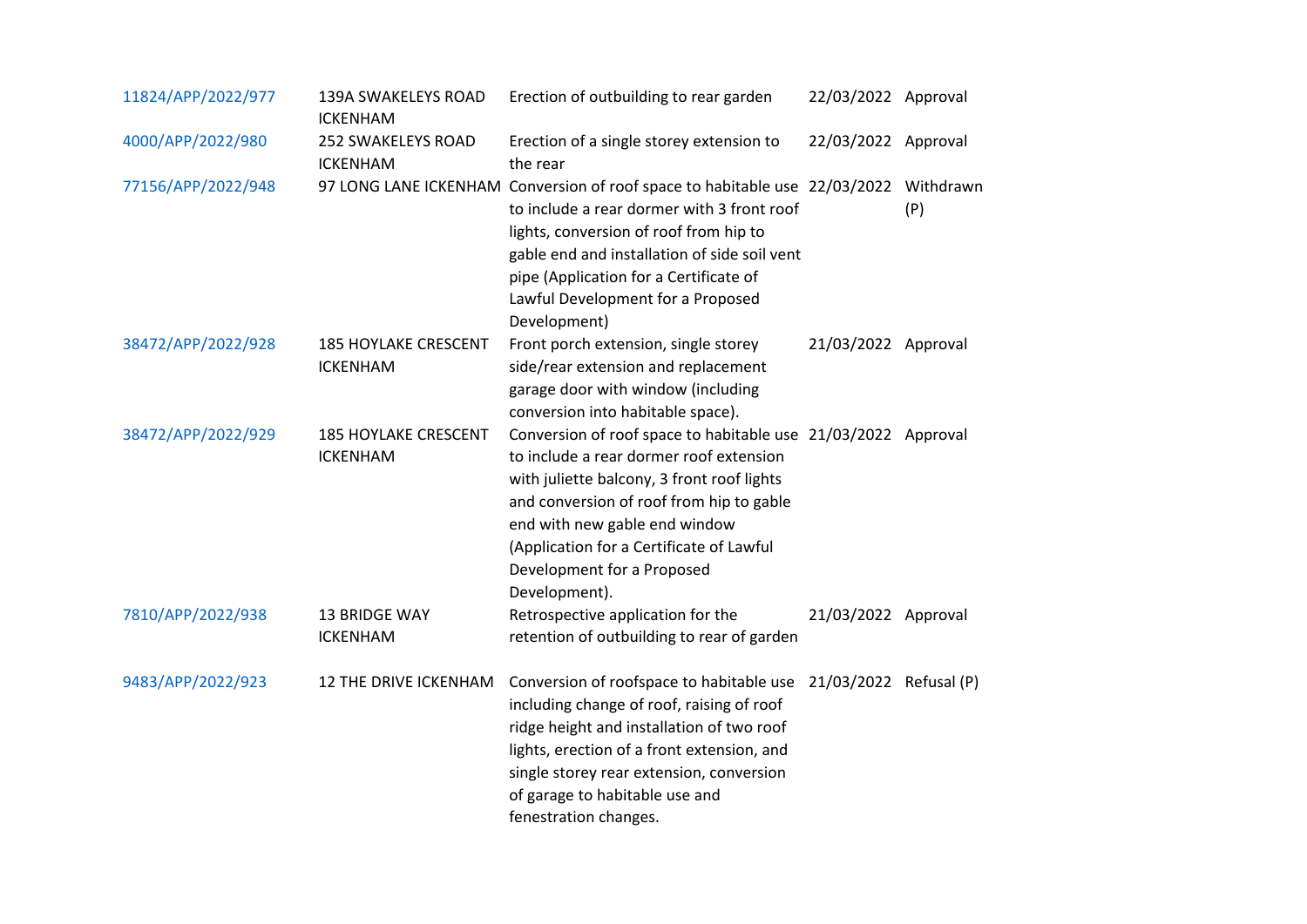| 76229/APP/2022/898 | 146 SWAKELEYS ROAD<br>ICKENHAM UB10 8BA      | Installation of a vehicle crossover                                                                                                                                                                                                                               | 17/03/2022 Refusal (P) |  |
|--------------------|----------------------------------------------|-------------------------------------------------------------------------------------------------------------------------------------------------------------------------------------------------------------------------------------------------------------------|------------------------|--|
| 8313/APP/2022/889  | <b>5 MILVERTON DRIVE</b><br><b>ICKENHAM</b>  | First floor rear extension; replacement<br>ground floor rear door and window and<br>removal of first floor side window.                                                                                                                                           | 17/03/2022 Approval    |  |
| 38328/APP/2022/882 |                                              | 9 PEPYS CLOSE ICKENHAM Erection of a double storey rear<br>extension, front porch and raising the<br>height of existing single storey side<br>extension to include roof lights                                                                                    | 16/03/2022 Approval    |  |
| 4011/APP/2022/870  | <b>66 THE DRIVE ICKENHAM</b>                 | Erection of an outbuilding to the rear<br>garden, demolition of existing<br>outbuilding.                                                                                                                                                                          | 15/03/2022 Approval    |  |
| 43170/APP/2022/847 | 79 HALFORD ROAD<br><b>ICKENHAM</b>           | Erection of a single storey rear extension, 14/03/2022 Approval<br>including demolition of the existing single<br>brick garage, kitchen and and<br>conservatory.                                                                                                  |                        |  |
| 30884/APP/2022/734 | 57 HOYLAKE CRESCENT<br><b>ICKENHAM</b>       | Retrospective planning application to<br>retain the already constructed side<br>garden wall (white rendered) hiding 2 x<br>wall-mounted heat pumps                                                                                                                | 04/03/2022 Approval    |  |
| 321/APP/2022/715   | <b>39 OAK AVENUE</b><br><b>ICKENHAM</b>      | Part demolition of existing outbuilding,<br>and erection of single storey outbuilding.<br>Replacement of door, window and<br>installation of a new roof over the<br>existing outbuilding. Removal of six trees<br>and planting of new three trees at the<br>rear. | 03/03/2022 Approval    |  |
| 77118/APP/2022/736 | <b>14 BURFORD CLOSE</b><br>ICKENHAM UB10 8EH | Single storey front/side extension<br>(following demolition of side garage); part<br>single; part two-storey side/rear<br>extension and new first floor side<br>window.                                                                                           | 01/03/2022 Refusal (P) |  |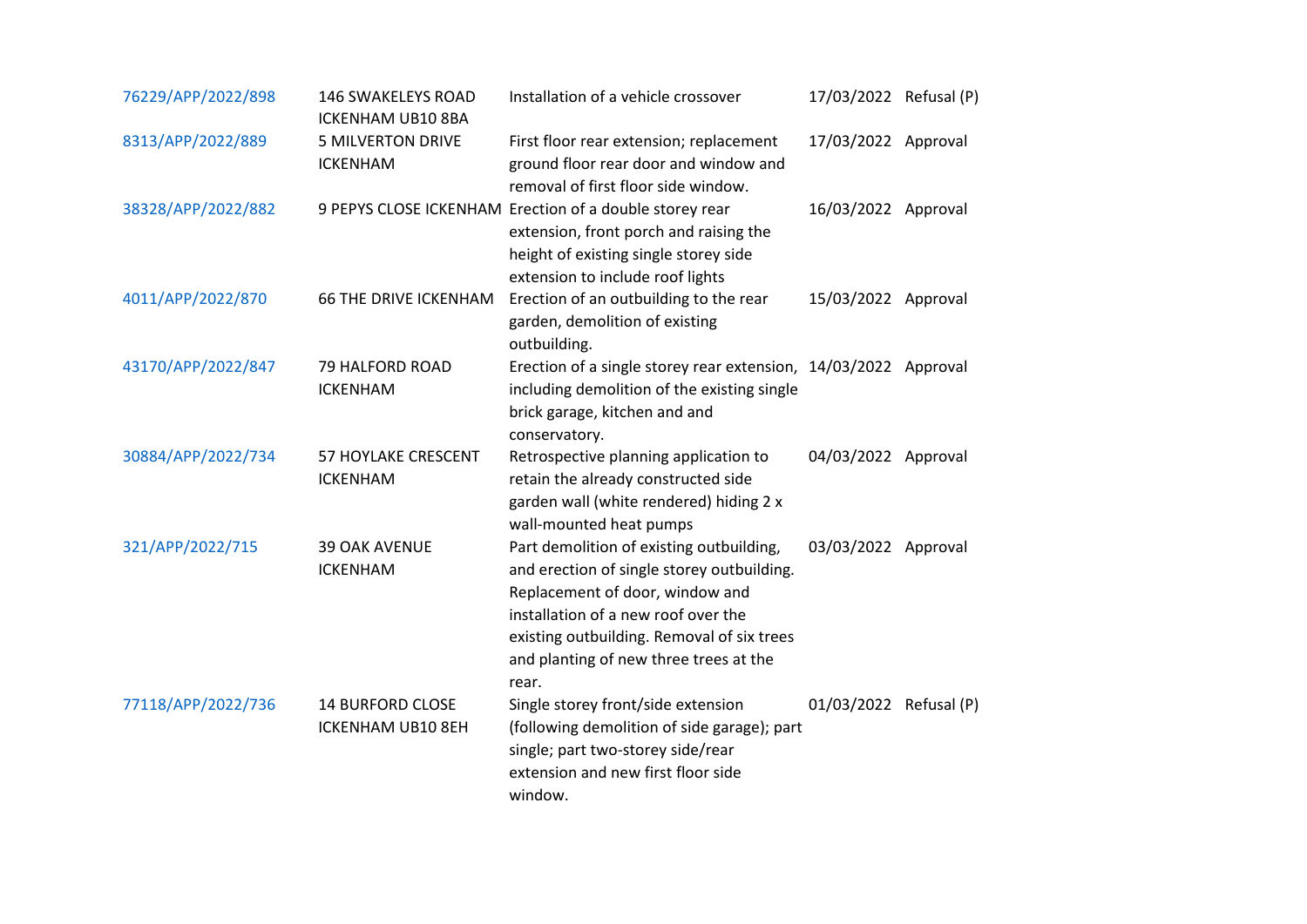| 77079/APP/2022/534 | 2nd Ickenham Scout Hut<br><b>COMMUNITY CLOSE</b><br><b>ICKENHAM UB10 8RE</b> | Demolition of the existing Scout Huts and 23/02/2022 Approval<br>erection of a new Scout Hut.                                                                                                                                                                                                                                                                                                                                                                                                                                                                                                                                                                                                                                                                       |                     |     |
|--------------------|------------------------------------------------------------------------------|---------------------------------------------------------------------------------------------------------------------------------------------------------------------------------------------------------------------------------------------------------------------------------------------------------------------------------------------------------------------------------------------------------------------------------------------------------------------------------------------------------------------------------------------------------------------------------------------------------------------------------------------------------------------------------------------------------------------------------------------------------------------|---------------------|-----|
| 77060/APP/2022/474 | <b>ICKENHAM</b>                                                              | 5 & 7 HOYLAKE CRESCENT Single storey side/rear extension<br>(following demolition of side/rear garage<br>and rear extensions); hip to gable end<br>extension including roof level side<br>window; rear dormer roof extension to<br>no.5 Hoylake Crescent (Retrospective).<br>Single storey side/rear extension to no.7<br>Hoylake Crescent (following demolition of<br>side/rear garage). Merging of the front<br>dormers into one (including rooflight to<br>no.7 Hoylake Crescent) and changes to<br>the materiality of the main walls and roof<br>tiles to both propoerties (Retrospective).<br>Single storey side and rear extensions,<br>alterations to front dormers, change from<br>hipped roofs to gable ends and new rear<br>dormers (part retrospective). | 14/02/2022 Approval |     |
| 16619/APP/2022/422 | <b>5 HOYLAKE CRESCENT</b><br><b>ICKENHAM</b>                                 | Hip to gable extension including roof level 11/02/2022 Withdrawn<br>side window and rear dormer roof<br>extension (including conversion of<br>roofspace into habitable space)<br>(Application for a Certificate of Lawful<br>Development for an Existing<br>Development).                                                                                                                                                                                                                                                                                                                                                                                                                                                                                           |                     | (P) |
| 18733/APP/2022/368 | <b>5 ALBANY CLOSE</b><br><b>ICKENHAM</b>                                     | Erection of single storey extension to side 10/02/2022 Approval<br>- glass conservatory (Application for a<br>Certificate of Lawful Development for a<br><b>Proposed Development)</b>                                                                                                                                                                                                                                                                                                                                                                                                                                                                                                                                                                               |                     |     |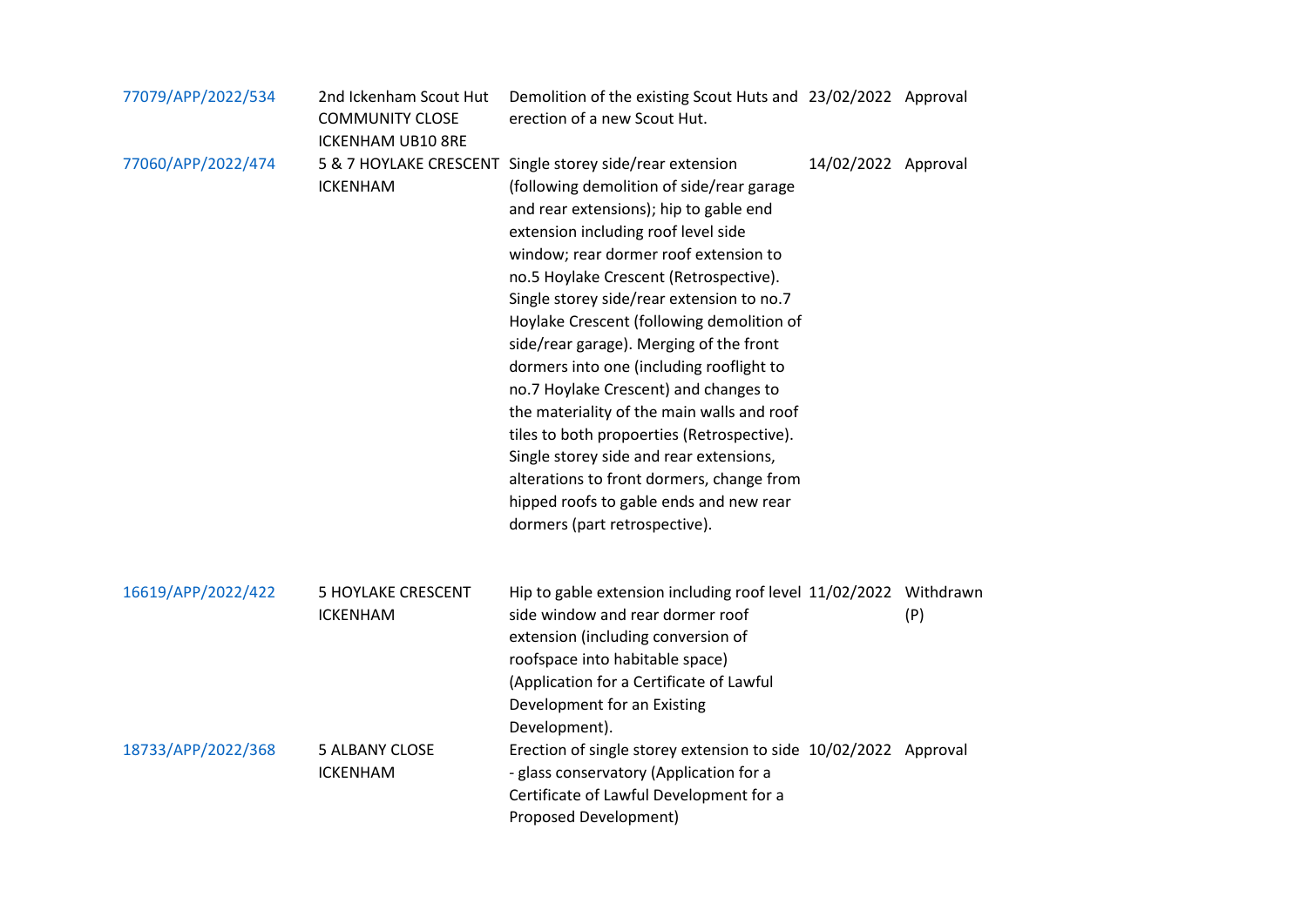| 18733/APP/2022/372  | <b>5 ALBANY CLOSE</b><br><b>ICKENHAM</b>                                     | Erection of a single storey extension to<br>the side                                                                                                                                                                                                                                                                                             | 10/02/2022 Approval    |  |
|---------------------|------------------------------------------------------------------------------|--------------------------------------------------------------------------------------------------------------------------------------------------------------------------------------------------------------------------------------------------------------------------------------------------------------------------------------------------|------------------------|--|
| 16006/APP/2022/184  | <b>11 GLEBE AVENUE</b><br><b>ICKENHAM</b>                                    | Erection of a rear infill extension and<br>conversion of roofspace to habitable use<br>including two side facing dormers and<br>raising the roof height.                                                                                                                                                                                         | 21/01/2022 Refusal (P) |  |
| 2780/APP/2021/4632  | <b>168 HOYLAKE CRESCENT</b><br><b>ICKENHAM</b>                               | Erection of a single storey side and rear<br>extension and a front porch                                                                                                                                                                                                                                                                         | 24/12/2021 Approval    |  |
| 19076/APP/2021/4382 | 111 LONG LANE<br><b>ICKENHAM</b>                                             | Replacement of the existing conservatory 30/11/2021 Approval<br>with a rear extension. Erection of a<br>ground floor side/rear extension, erection<br>of a first floor side/rear extension.<br>Conversion of side garage to for habitable<br>use. Conversion of roofspace to habitable<br>use to include a rear dormer and 2 side<br>rooflights. |                        |  |
| 11752/APP/2021/4019 | <b>1 BURFORD CLOSE</b><br><b>ICKENHAM</b>                                    | Demolition of the existing bungalow and 28/10/2021 Approval<br>erection of 1 no. detached dwellinghouse<br>with associated parking, landscaping,<br>refuse and cycle storage                                                                                                                                                                     |                        |  |
| 9271/APP/2021/3406  | <b>COPTHALL FARM</b><br><b>BREAKSPEAR ROAD</b><br>SOUTH ICKENHAM UB10<br>8HB | Temporary Rural Workers Dwelling and<br>driveway entrance for established farm<br>business                                                                                                                                                                                                                                                       | 07/09/2021 Approval    |  |
| 34228/APP/2021/3129 | 92A SWAKELEYS DRIVE<br><b>ICKENHAM</b>                                       | Single storey front, side and rear<br>extensions (following partial demolition<br>of dwelling); new rear pool including<br>raising (following removal of existing);<br>hard and soft landscaping changes;<br>extension link from garage to the<br>dwelling; new windows/doors and<br>painting of existing cladding.                              | 13/08/2021 Approval    |  |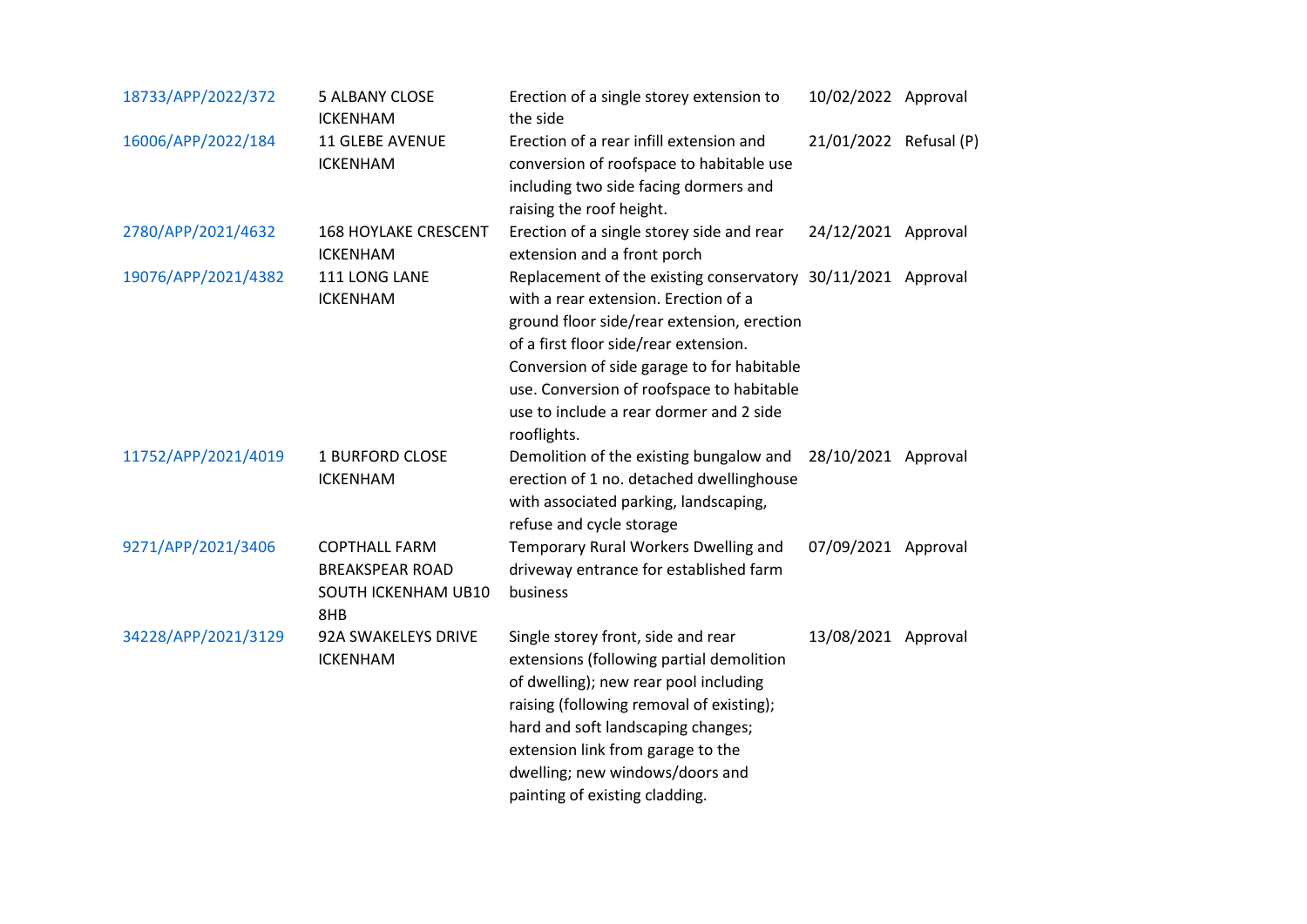| 16619/APP/2021/790  | <b>5 HOYLAKE CRESCENT</b><br><b>ICKENHAM</b> | Installation of wooden ramp in rear<br>garden for children to ride bikes and<br>scooters on (Application for a Certificate<br>of Lawful Development for an Existing<br>Development)                                                                                                                                | 28/02/2021 No Further | Action(P) |
|---------------------|----------------------------------------------|--------------------------------------------------------------------------------------------------------------------------------------------------------------------------------------------------------------------------------------------------------------------------------------------------------------------|-----------------------|-----------|
|                     |                                              | <b>APPLICATIONS</b>                                                                                                                                                                                                                                                                                                |                       |           |
| 49366/APP/2022/1712 | <b>15 TAVISTOCK ROAD</b><br><b>ICKENHAM</b>  | Conversion of roof space to habitable use 26/05/2022 Undecided<br>to include a rear dormer with 2 front roof<br>lights and conversion of roof from hip to<br>gable end with new gable end window<br>(Application for a Certificate of Lawful<br>Development for a Proposed<br>Development)                         |                       |           |
| 1804/APP/2022/1696  | <b>16 THE FURROWS</b><br><b>HAREFIELD</b>    | Conversion of roof space to habitable use 25/05/2022 Undecided<br>to include a rear dormer with juliette<br>balcony, 1 front roof light and conversion<br>of roof from hip to gable end with new<br>gable end window (Application for a<br>Certificate of Lawful Development for a<br><b>Proposed Development)</b> |                       |           |
| 19887/TRE/2022/104  | <b>39 CAMPDEN ROAD</b><br><b>ICKENHAM</b>    | To remove One Conifer and replace with 23/05/2022 Undecided<br>One Ballerina Amelanchier within<br>Woodland 24 on TPO 1                                                                                                                                                                                            |                       |           |
| 17406/APP/2022/1542 | <b>9 IVY HOUSE ROAD</b><br><b>ICKENHAM</b>   | Conversion of loft space to habitable use, 19/05/2022 Undecided<br>including rear dormer and 2 x roof lights                                                                                                                                                                                                       |                       |           |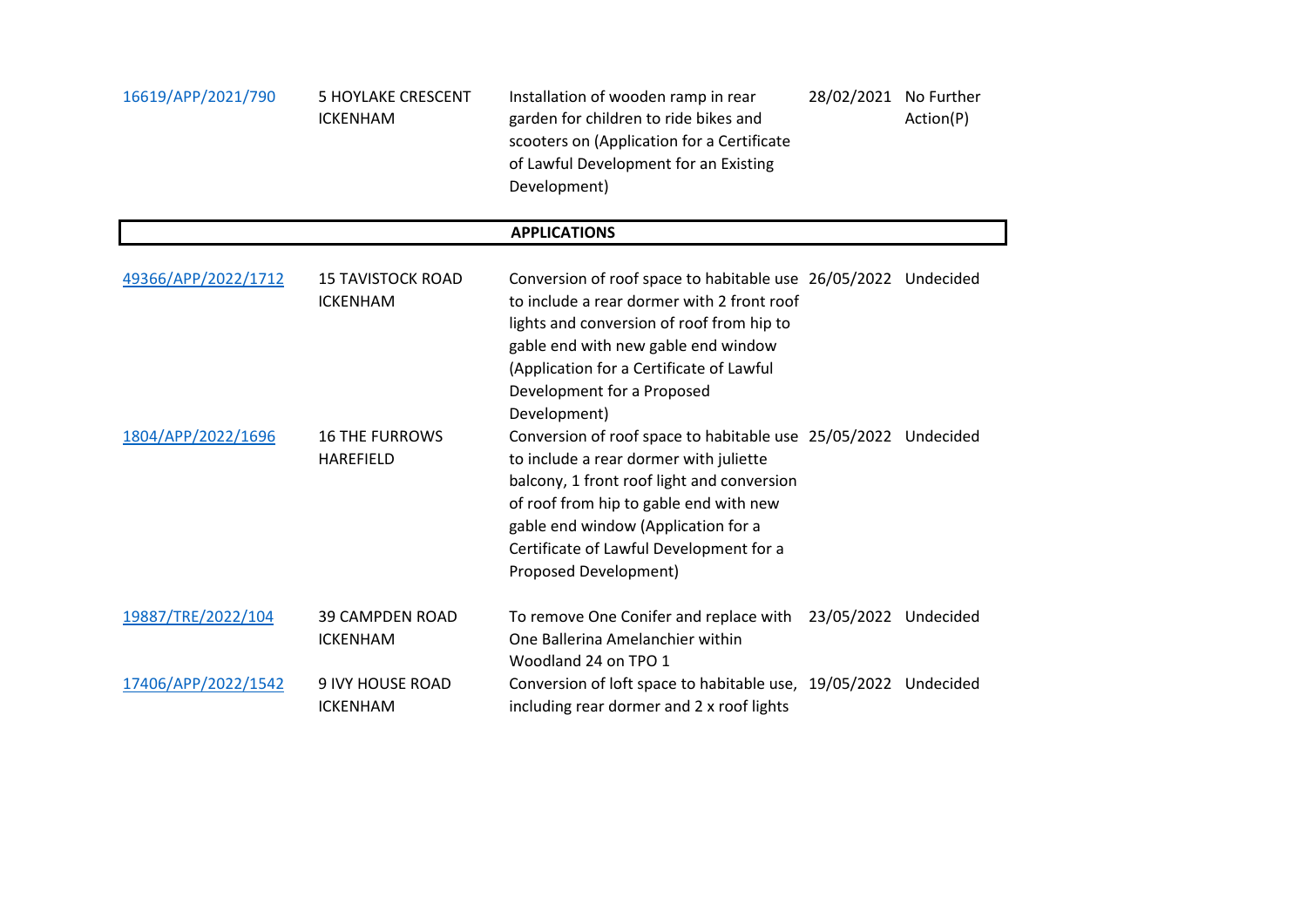| 2036/APP/2022/1648  | <b>56 BREAKSPEAR ROAD</b><br><b>SOUTH ICKENHAM</b>       | Construction of a first floor loft<br>conversion, to include raised ridge and<br>installation of 2 x side dormers, and<br>associated internal reorganisation and<br>erection of a infill rear single storey<br>extension                                                                                                                                                                                        | 19/05/2022 Undecided |  |
|---------------------|----------------------------------------------------------|-----------------------------------------------------------------------------------------------------------------------------------------------------------------------------------------------------------------------------------------------------------------------------------------------------------------------------------------------------------------------------------------------------------------|----------------------|--|
| 77289/APP/2022/1646 | <b>25 WARREN ROAD</b><br>ICKENHAM UB10 8AA               | Demolition of existing 4-bedroom<br>dwelling and erection of 5-bedroom<br>dwelling with 3no. off street parking<br>spaces, private amenity space and cycle/<br>refuse storage.                                                                                                                                                                                                                                  | 19/05/2022 Undecided |  |
| 61423/APP/2022/1610 | <b>31 GREENACRES AVENUE</b><br><b>ICKENHAM MIDDLESEX</b> | Erection of a single storey rear and side<br>extension                                                                                                                                                                                                                                                                                                                                                          | 17/05/2022 Undecided |  |
| 61646/TRE/2022/101  | <b>277 SWAKELEYS ROAD</b><br><b>ICKENHAM</b>             | To carry out tree surgery including a<br>crown reduction by 20-25% to One Oak<br>T3 on TPO 588a                                                                                                                                                                                                                                                                                                                 | 16/05/2022 Undecided |  |
| 14459/APP/2022/1565 | <b>29 PARKFIELD ROAD</b><br><b>ICKENHAM</b>              | Variation of Conditions 2 (approved<br>plans) of planning permission ref.<br>14459/APP/2021/4409, dated 18/03/22<br>(14459/APP/2021/1343 - (Allowed at<br>appeal ref. APP/R5510/W/21/3278249),<br>dated 12/11/2021 (Erection of a<br>replacement dwellinghouse with<br>associated car parking and landscaping,<br>following demolition of the existing<br>bungalow) to change design to allow<br>dormer windows | 13/05/2022 Undecided |  |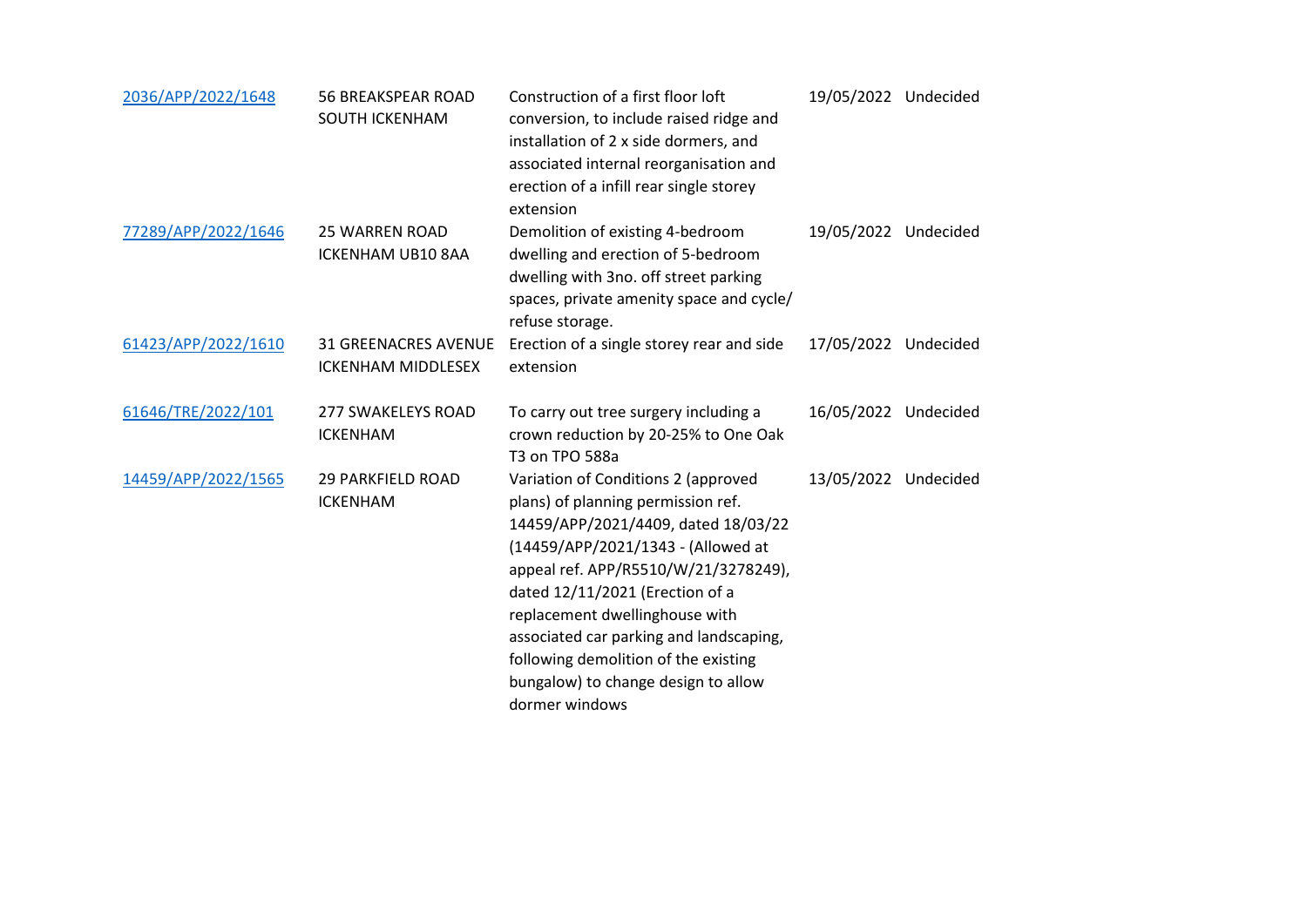| 11420/APP/2022/1553 | 2 HARVIL ROAD<br><b>HAREFIELD</b>                                                  | PROPOSED CONVERSION FIRST FLOOR<br>AND SECOND FLOOR EXISTING FLAT INTO<br>3NO. OF SELF CONATAINED FLATS,<br><b>ERECTION OF FRONT AND REAR</b><br>DORMERS AND REAR ROOF WINDOWS<br>WITH ASSOCIATED AMENITIES.                                                                                                                                                                                        | 12/05/2022 Undecided |  |
|---------------------|------------------------------------------------------------------------------------|-----------------------------------------------------------------------------------------------------------------------------------------------------------------------------------------------------------------------------------------------------------------------------------------------------------------------------------------------------------------------------------------------------|----------------------|--|
| 44457/APP/2022/1550 | AREA OF ICKENHAM<br><b>GREEN, SOUTH WEST OF</b><br>THE GREENWAY<br><b>ICKENHAM</b> | Details pursuant to Condition 4, Part 3<br>(Tree Protection) of planning permission<br>ref. 44457/APP/2021/2212, dated<br>18/10/21: Sewer diversion works<br>including temporary modifications to the<br>existing construction access adjoining<br>Ickenham High Road; temporary working<br>and welfare compounds; temporary<br>access track; and a temporary bridge for a<br>watercourse crossing. | 12/05/2022 Undecided |  |
| 35493/APP/2022/1422 | <b>4A LAWRENCE DRIVE</b><br><b>ICKENHAM</b>                                        | Erection of a single storey extension to<br>the rear                                                                                                                                                                                                                                                                                                                                                | 11/05/2022 Undecided |  |
| 5522/APP/2022/1535  | <b>8 HALFORD ROAD</b><br><b>ICKENHAM</b>                                           | Loft conversion with side dormers                                                                                                                                                                                                                                                                                                                                                                   | 11/05/2022 Undecided |  |
| 12579/APP/2022/1499 | PYLON FARM NEWYEARS<br><b>GREEN LANE HAREFIELD</b><br>UB9 6LX                      | Details Pursuant to Condition 4 (ground<br>levels), 6 (materials) 7 (landscape<br>scheme) of planning ref.<br>12579/APP/2020/2742 dated 18/02/2021<br>for the Demolition of existing<br>outbuildings and construction of single<br>replacement outbuilding                                                                                                                                          | 09/05/2022 Undecided |  |
| 20345/APP/2022/1529 | <b>155 SWAKELEYS ROAD</b><br><b>ICKENHAM</b>                                       | Erection of outbuilding with pitched roof. 09/05/2022 Undecided                                                                                                                                                                                                                                                                                                                                     |                      |  |